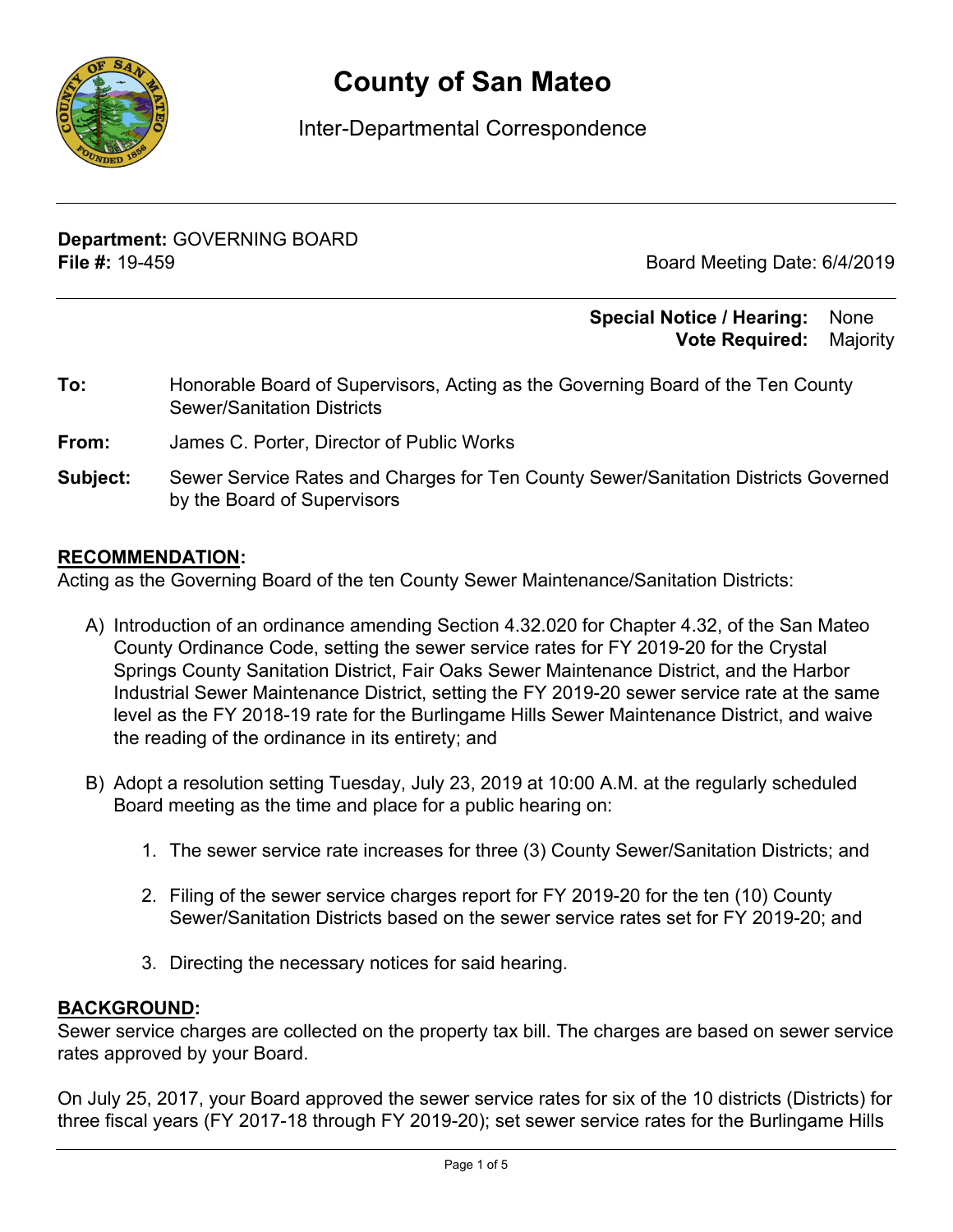Sewer Maintenance District (BHSMD) and Crystal Springs County Sanitation District (CSCSD) for FY 2017-18 at the same level as the FY 2016-17 rates; and set rates for one fiscal year (FY 2017-18) for the Fair Oaks Sewer Maintenance District (FOSMD) and the Harbor Industrial Sewer Maintenance District (HISMD).

The sewer service rates for the BHSMD and CSCSD have been set annually for several fiscal years due primarily to the uncertainty of the costs for major capital improvements in the districts and the downstream agency systems.

On July 26, 2018, your Board set the sewer service rates for the BHSMD, CSCSD, FOSMD, and HISMD for FY 2018-19 only.

# **DISCUSSION:**

We have evaluated the requirements for each District and are recommending rate increases for the CSCSD, FOSMD, and HISMD. We also recommend that rates remain unchanged in BHSMD. The proposed rates have been developed to finance the following:

- 1. Continued routine and emergency maintenance (operation and maintenance).
- 2. Cost for sewage treatment and disposal at downstream wastewater treatment plants.
- 3. The cost to comply with State and Federal Regulations, (required reporting, development of Sewer System Management Plans [SSMP], on-going television inspection of the sewer system, spot repairs identified through the television inspections, and acquisitions or replacement of equipment used to maintain and repair the sewer systems).
- 4. The cost to implement capital improvement projects to increase the size of sewer mains where capacity is insufficient, and to rehabilitate or replace structurally damaged sewer mains.
- 5. Payments pursuant to existing agency agreements for costs associated with downstream system or facility maintenance, improvements and upgrades.
- 6. Annual payments by the BHSMD and CSCSD for existing low interest State Revolving Fund (SRF) and other Loan Agreements specific to the district for capital improvement projects completed by downstream agencies.

# Public Input Process

The Department sent a letter to every property owner in each of the three districts with proposed rate increases in April 2019 notifying them of the proposed rates and inviting them to attend a community meeting specific to their district to discuss the proposed rates and obtain their input. The community meetings were held in April/May 2019 and included presentations from staff.

There are uncertainties regarding future costs for both CSCSD and FOSMD. Capital improvement projects within and downstream from both of these districts were identified through work required by a Cease and Desist Order (CDO) to the City of San Mateo (San Mateo) affecting CSCSD, and the National Pollutants Discharge Elimination System permit (NPDES) to the Silicon Valley Clean Water (SVCW) regional wastewater treatment plant affecting the FOSMD from the Regional Water Board.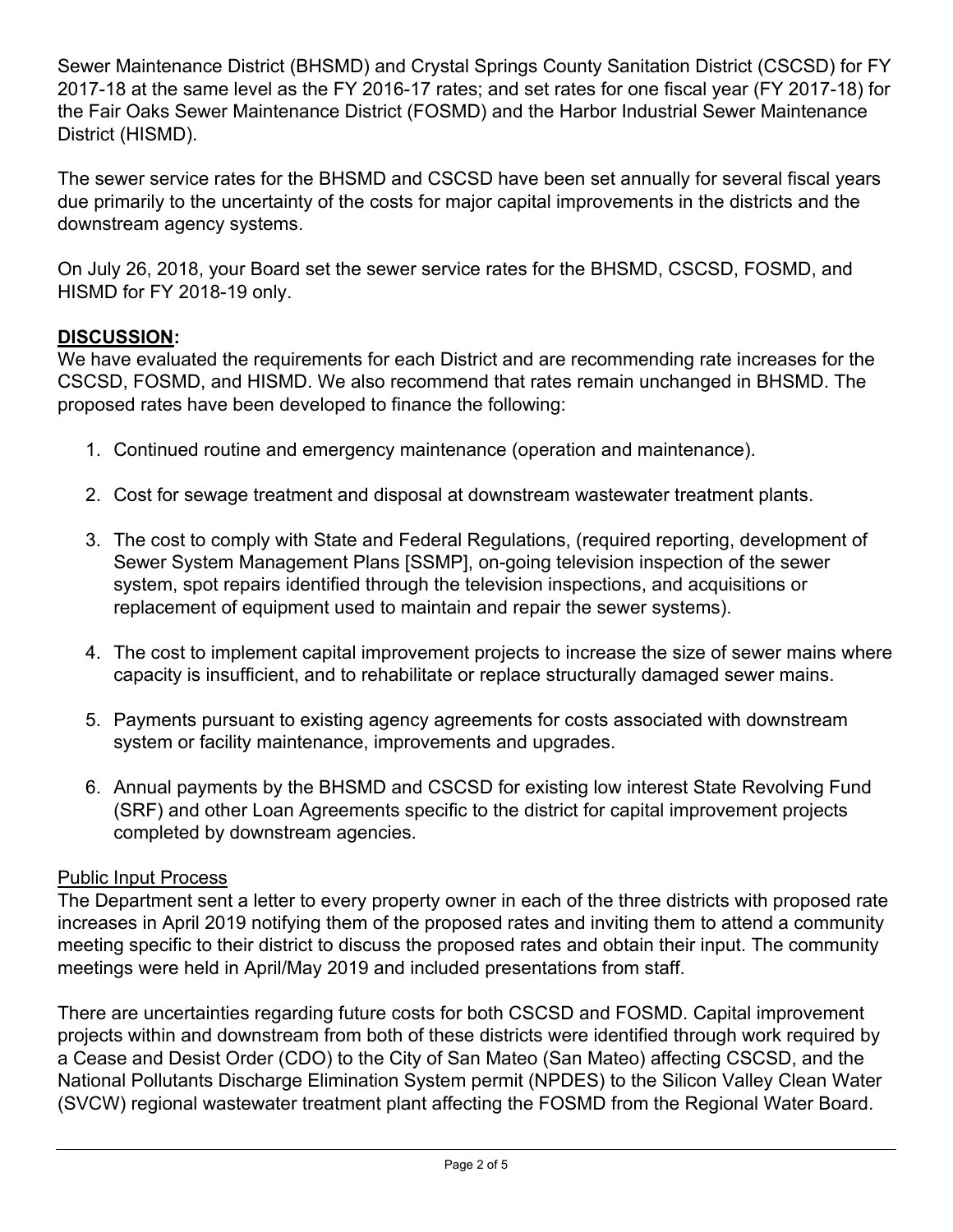# Additional Factors Contributing to Recommended Rate Adjustments

San Mateo has implemented their Clean Water Program (CWP) estimated to cost approximately \$1 billion as a result of the CDO, which includes several large sewer and wastewater treatment plant projects for which the CSCSD will pay portions of. The preliminary cost implications of the CWP to the CSCSD are estimated to be \$22.5 million and the financial arrangements between San Mateo and the CSCSD have not been finalized, but are estimated to be approximately \$1.4 million in debt payments per year for 30 years. The resolution of these issues will have a significant and direct financial impact on the CSCSD. The proposed rate increase for the CSCSD supports a portion of the anticipated debt payments but is not adequate for the total estimated annual debt payment amount.

The wastewater from both the FOSMD and HISMD is transported through collection systems of the cities of Redwood City and San Carlos, respectively. Sewage from these districts and the six other districts are treated at the Silicon Valley Clean Water (SVCW) treatment plant. The SVCW is moving forward with capital improvement projects that were initiated in 2008 and are estimated to cost \$850 million in total. The remaining SVCW capital improvement projects are estimated to cost \$559 million and will generally be funded through bond financing. Through their respective agreements with Redwood City and San Carlos, the FOSMD and HISMD are responsible for their proportionate shares of SVCW's annual expenditures, including capital improvements. The proposed rates for the FOSMD and HISMD consider the estimated financial obligations for the SVCW projects and increased operation and maintenance costs for FY 2019-20. The SVCW costs are the primary reason for the proposed FY 2019-20 rate increases. Similar rate increases are anticipated for the future fiscal years.

As discussed above, all of the districts face some uncertainties regarding future costs which will affect future rates including: anticipated cost of work at the wastewater treatment plants and the downstream collection systems, financial arrangements for capital improvements to district or downstream facilities, and the long-term financial impacts as a result of complying with the requirements of the State Water Boards. Therefore, we are proposing to set the sewer service rates for one (1) year (FY 2019-20) for the BHSMD, CSCSD, FOSMD, and HISMD.

The Department will continue to meet with the representatives from BHSMD, the CSCSD, and the Cities of Burlingame, San Mateo and Redwood City on an as-needed basis during FY 2019-20, to discuss project financing options and future sewer service rates that support the existing commitments and the significant financial issues mentioned.

The process to be followed to set the sewer service rates and adopt the sewer service charges includes:

- 1) Amend the Ordinance Code to:
	- a) Set the FY 2019-20 sewer service rate used to calculate the sewer service charge fee for each property within the BHSMD at \$1,675 per year per residential unit equivalent.
	- b) Set the FY 2019-20 sewer service rate used to calculate the sewer service charge fee for each property within the CSCSD at \$1,485 per year per residential unit equivalent.
	- c) Set the FY 2019-20 sewer service rate used to calculate the sewer service charge fee for each property within the FOSMD at \$925 per year per residential unit equivalent.
	- d) Set the FY 2019-20 sewer service rate used to calculate the sewer service charge fee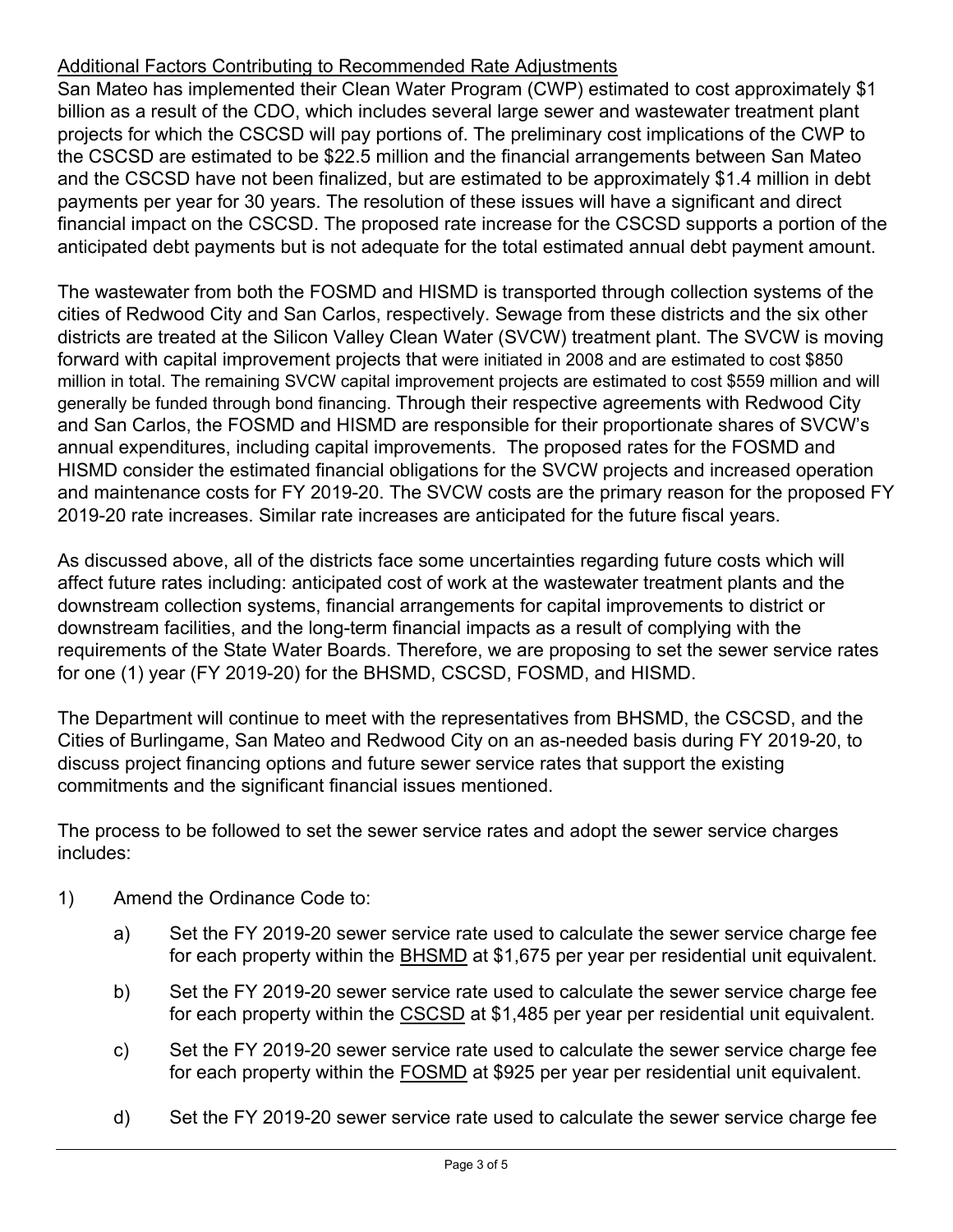for each property within the HISMD at \$555 per year per residential unit equivalent.

- 2) Second reading and adoption of the amended ordinance on July 23, 2019 setting sewer service rates for FY 2019-20 for the BHSMD, CSCSD, FOSMD, and HISMD.
- 3) Hold a public hearing and receive testimony on (1) the sewer service rate increases for the CSCSD, FOSMD, and HISMD and (2) the Sewer Service Charges for ten (10) Districts calculated based on the adopted sewer service rates.
- 4) After considering all written and oral objections to the sewer service rates for the CSCSD, FOSMD, and HISMD and the Sewer Service Charges for ten (10) Districts, close the public hearing and determine if there is a majority protest to the proposed sewer service rate for the CSCSD, FOSMD, and HISMD.
- 5) If there is a majority protest in any of the three (3) Districts, terminate your consideration of imposing a sewer service rate increase in that District and set the sewer service rate for FY 2019-20 at the same sewer service rate in effect for FY 2018-19 for that District while setting the FY 2019-20 sewer service rate as proposed in the other Districts.

In addition, Article XIIIC and XIIID of the State Constitution requires an individual notice of the hearing to consider any new or increased property related fees including sewer fees, and a mechanism for rejecting the fees via a "majority protest" at the public hearing. We are recommending that your Board direct the Department to notify each property owner within the CSCSD, FOSMD, and HISMD of the proposed sewer service rate and charges by mail and to explain that protests to the sewer service rate must be in writing.

The Department continues to work with the Federal Emergency Management Agency (FEMA) for reimbursement of damages sustained by the CSCSD from the 2017 winter storms. Future rates for the CSCSD may be impacted depending upon future FEMA reimbursements for the repair project.

County Counsel has reviewed and approved the ordinance and resolution as to form.

Setting of the sewer service rates contributes to the Shared Vision 2025 outcome of a Healthy Community by providing revenue to the ten (10) sewer districts and allowing for uninterrupted service to district customers.

## **FISCAL IMPACT:**

The following are the current sewer service rates and proposed sewer service rates for FY 2019-20 for the BHSMD, CSCSD, FOSMD, and HISMD that we believe are needed to cover the costs as explained above.

| District                   |            | Sewer Service Rate (\$/Year Per Equit<br><b>Residential Unit)</b> |  |  |
|----------------------------|------------|-------------------------------------------------------------------|--|--|
|                            | FY 2018-19 | <b>Proposed Rates</b>                                             |  |  |
|                            |            | FY 2019-20                                                        |  |  |
| Burlingame Hills SMD       | \$1,675    | \$1,675                                                           |  |  |
| <b>Crystal Springs CSD</b> | \$1,415    | \$1,485                                                           |  |  |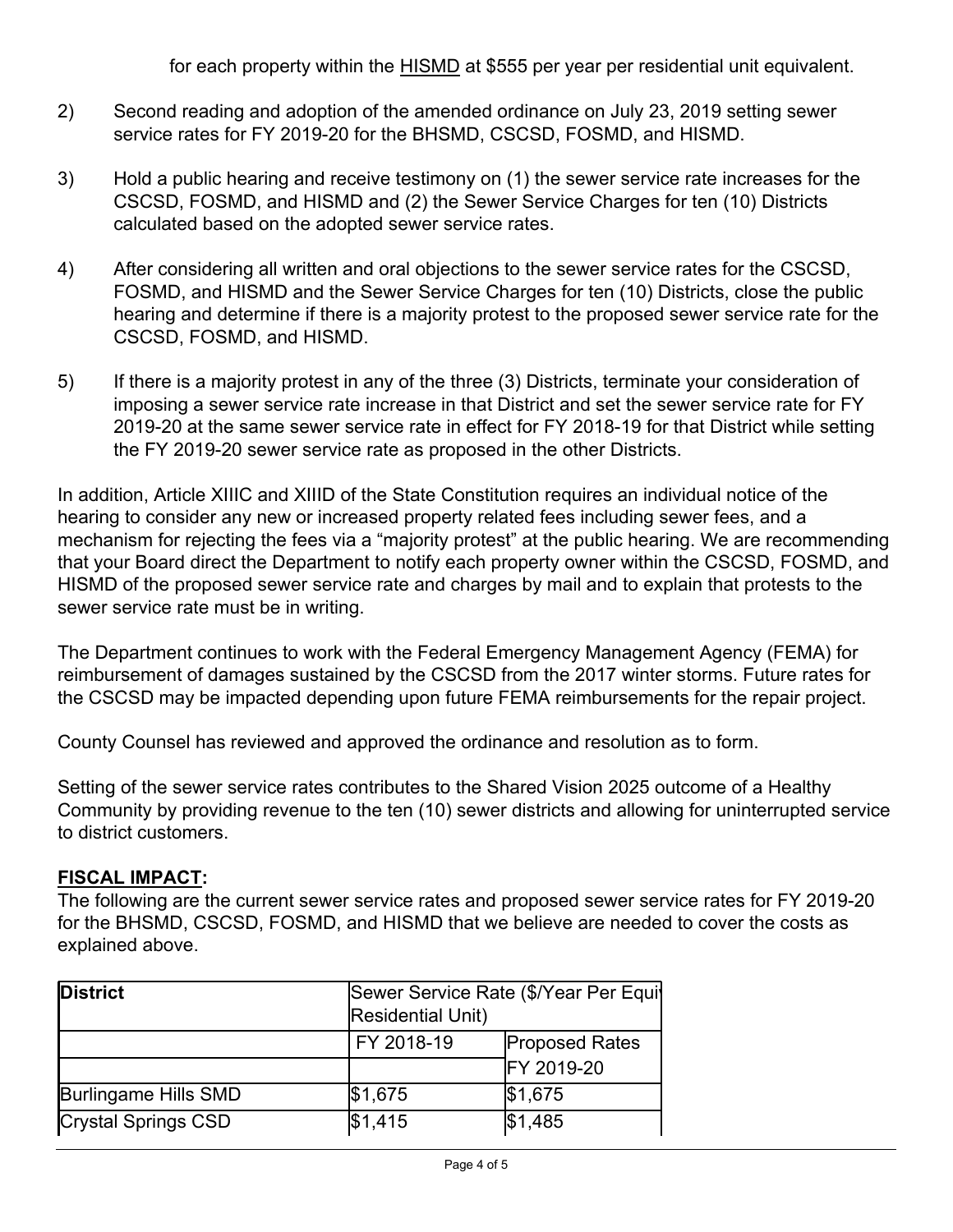| <b>Fair Oaks SMD</b>         | <b>IS850</b> | <b>IS925</b> |
|------------------------------|--------------|--------------|
| <b>Harbor Industrial SMD</b> | \$505        | <b>S555</b>  |

We estimate that it will cost approximately \$7,100 (\$0.785 per rate payer in the Districts) to prepare, print, and mail individual notices to each rate payer in the CSCSD, FOSMD, and HISMD with proposed increases. This cost will be paid from the revenues of the respective Districts.

There is no impact to the General Fund.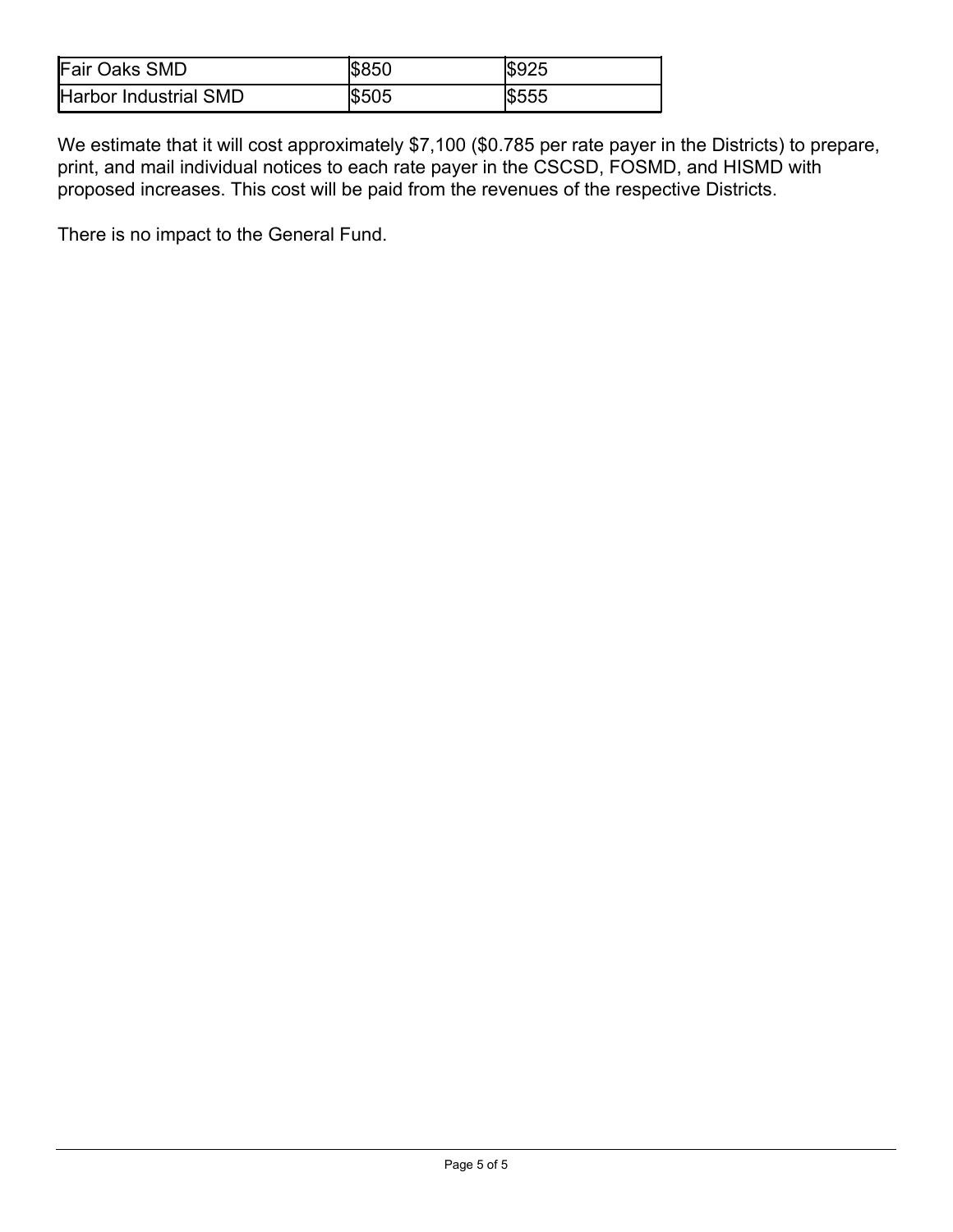#### **ORDINANCE NO. . BOARD OF SUPERVISORS, COUNTY OF SAN MATEO, STATE OF CALIFORNIA ACTING AS THE GOVERNING BOARD OF THE TEN COUNTY SEWER MAINTENANCE/SANITATION DISTRICTS \* \* \* \* \* \***

## **AN ORDINANCE TO AMEND SECTION 4.32.020 OF CHAPTER 4.32 OF TITLE 4, OF THE SAN MATEO COUNTY ORDINANCE CODE, SETTING SEWER SERVICE RATES FOR FISCAL YEAR 2019-20 FOR THE BURLINGAME HILLS SEWER MAINTENANCE DISTRICT, THE CRYSTAL SPRINGS COUNTY SANITATION DISTRICT, THE FAIR OAKS SEWER MAINTENANCE DISTRICT, AND THE HARBOR INDUSTRIAL SEWER MAINTENANCE DISTRICT**

**\_\_\_\_\_\_\_\_\_\_\_\_\_\_\_\_\_\_\_\_\_\_\_\_\_\_\_\_\_\_\_\_\_\_\_\_\_\_\_\_\_\_\_\_\_\_\_\_\_\_\_\_\_\_\_\_\_\_\_\_\_\_\_\_\_\_\_\_\_\_\_\_\_\_\_\_\_\_\_\_\_**

The Board of Supervisors of the County of San Mateo, State of California,

**ORDAINS** as follows:

**SECTION 1.** Chapter 4.32 of Title 4, Sanitation and Health, of the San Mateo County

Ordinance Code is hereby amended to read as follows:

Section 4.32.020 RATES. Sewer Service Charges are hereby prescribed

for each residential unit or residential unit equivalent per connection to

each district's sanitary sewerage system, per year or portion thereof, as

follows:

| <b>District</b>                               | 2017-18 | 2018-19 | 2019-20 |
|-----------------------------------------------|---------|---------|---------|
| <b>Burlingame Hills SMD</b>                   | \$1,595 | \$1,675 | \$1,675 |
| <b>Crystal Springs CSD</b>                    | \$1,350 | \$1,415 | \$1,485 |
| Devonshire CSD                                | \$1,240 | \$1,365 | \$1,500 |
| Edgewood SMD                                  | \$1,405 | \$1,490 | \$1,580 |
| <b>Emerald Lake Heights</b><br>$SMD - Zone 1$ | \$1,345 | \$1,415 | \$1,490 |
| <b>Emerald Lake Heights</b><br>$SMD - Zone$ 2 | \$1,280 | \$1,415 | \$1,490 |
| Fair Oaks SMD                                 | \$680   | \$850   | \$925   |
| <b>Harbor Industrial SMD</b>                  | \$410   | \$505   | \$555   |
| Kensington Square SMD                         | \$1,230 | \$1,290 | \$1,350 |
| Oak Knoll SMD                                 | \$1,155 | \$1,270 | \$1,395 |
| <b>Scenic Heights CSD</b>                     | \$1,440 | \$1,650 | \$1,895 |

**SECTION 2.** This Ordinance shall be in full force and effect 30 days after its adoption.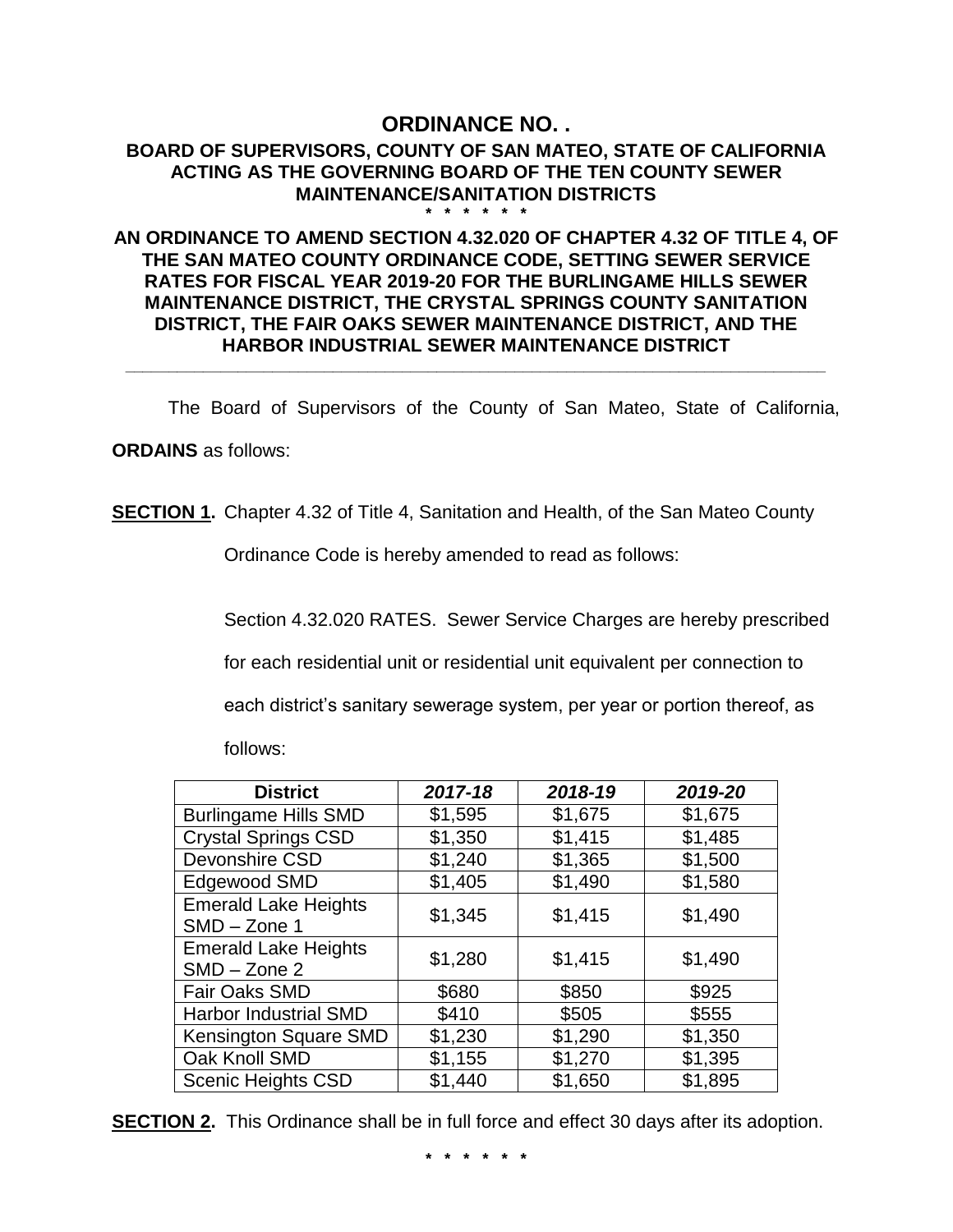# **RESOLUTION NO. .**

### **BOARD OF SUPERVISORS, COUNTY OF SAN MATEO, STATE OF CALIFORNIA ACTING AS THE GOVERNING BOARD OF THE TEN COUNTY SEWER MAINTENANCE/SANITATIONDISTRICTS**

#### **\* \* \* \* \* \***

**RESOLUTION SETTING TUESDAY, JULY 23, 2019 AT 10:00 A.M. AT THE REGULARLY SCHEDULED BOARD MEETING AS THE TIME AND PLACE FOR A PUBLIC HEARING ON: 1. THE SEWER SERVICE RATE INCREASES FOR THREE (3) COUNTY SEWER MAINTENANCE/SANITATION DISTRICTS; AND 2. FILING OF THE SEWER SERVICE CHARGES REPORT FOR FISCAL YEAR 2019-20 FOR THE TEN (10) COUNTY SEWER MAINTENANCE/SANITATION DISTRICTS BASED ON THE SEWER SERVICE RATES SET FOR FISCAL YEAR 2019-20; AND 3. DIRECTING THE NECESSARY NOTICES FOR SAID HEARING** 

**RESOLVED** by the Board of Supervisors of the County of San Mateo, State

of California, as the Governing Board of the following County Sewer Maintenance and

**\_\_\_\_\_\_\_\_\_\_\_\_\_\_\_\_\_\_\_\_\_\_\_\_\_\_\_\_\_\_\_\_\_\_\_\_\_\_\_\_\_\_\_\_\_\_\_\_\_\_\_\_\_\_\_\_\_\_\_\_\_\_**

Sanitation Districts:

**Burlingame Hills Sewer Maintenance District; Crystal Springs County Sanitation District; Devonshire County Sanitation District; Edgewood Sewer Maintenance District; Emerald Lake Heights Sewer Maintenance District; Fair Oaks Sewer Maintenance District; Harbor Industrial Sewer Maintenance District; Kensington Square Sewer Maintenance District; Oak Knoll Sewer Maintenance District; Scenic Heights County Sanitation District.**

that

**WHEREAS**, San Mateo County Ordinance Code Chapter 4.32 requires that

sewer service charges for FY 2019-20, in the above-named County Sewer

Maintenance and Sanitation Districts, be collected on the tax roll in accordance with

the amounts shown for each parcel of real property receiving such services, and a

written report be filed with the Clerk of the Board; and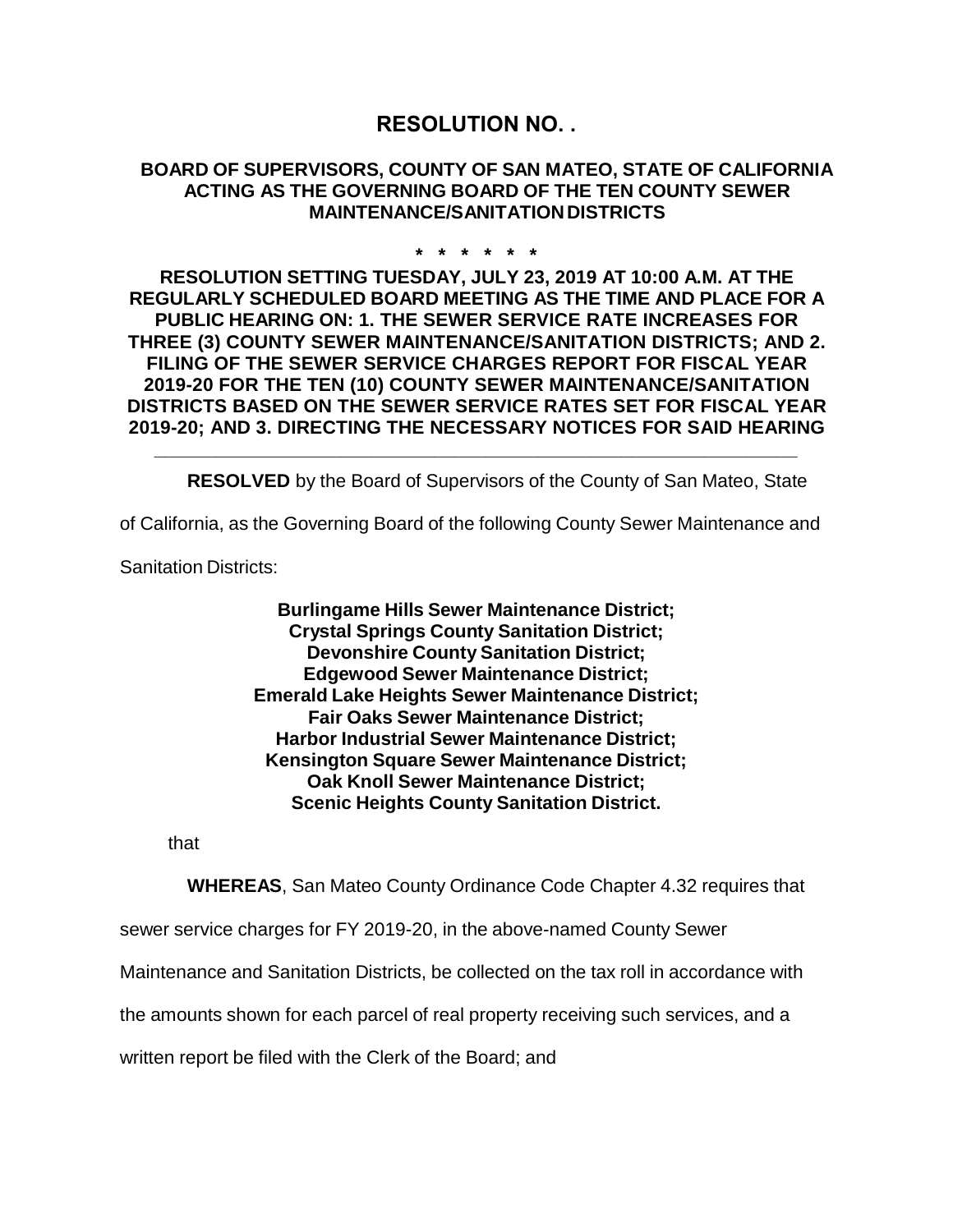**WHEREAS,** the Constitution of the State of California requires that written notice of any proposed new or increased fees or property related charges be provided by mail to the record owner of each parcel upon which the charge is proposed for imposition; and

**WHEREAS,** California Health and Safety Code Section 5473.1 requires that the Clerk of the Board shall cause notice of the filing of said written sewer service charges report, and of the time and place of a hearing thereon, to be published once a week for two successive weeks prior to the date set for said hearing in a newspaper of general circulation in the above named County Sewer Maintenance and Sanitation Districts.

**NOW THEREFORE, IT IS HEREBY DETERMINED AND ORDERED** that **Tuesday, July 23, 2019, at 10:00 A.M.,** in the Chambers of the Board of Supervisors of the County of San Mateo, in the Hall of Justice and Records, Redwood City, California, is hereby fixed as the time and place of the hearing on the increase in sewer service rates for the three County Sewer Maintenance and Sanitation Districts and the filing of the FY 2019-20 Sewer Service Charges Report based on the adopted sewer service rates for FY 2019-20 for the 10 County Sewer Maintenance and Sanitation Districts with the Clerk of the Board.

#### **IT IS HEREBY FURTHER DETERMINED AND ORDERED** that the

Department of Public Works shall cause a copy of the "NOTICE OF PUBLIC HEARING", attached hereto, to be published once a week for two successive weeks prior to the date set for said hearing in a newspaper of general circulation in the above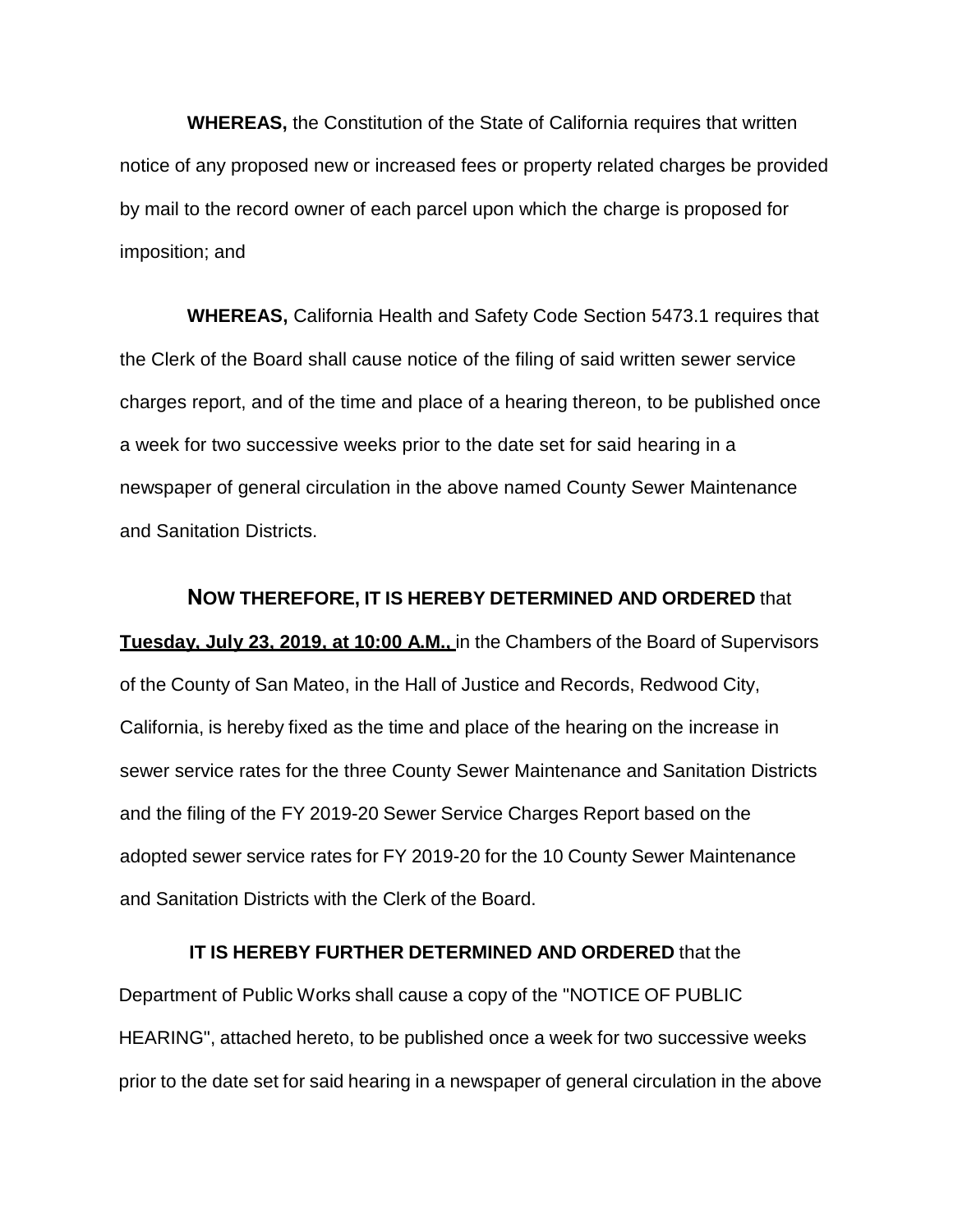named County Sewer Maintenance and County Sanitation Districts.

## **IT IS HEREBY FURTHER DETERMINED AND ORDERED** that the Director

of Public Works shall prepare a written notice of the proposed increase in sewer service rates for the three County Sewer Maintenance and Sanitation Districts, which rates will be the basis for the imposition of the sewer service charges in said districts, and that the notice be sent by mail to the record owner of each parcel within the three County Sewer Maintenance and Sanitation Districts.

\* \* \* \* \* \*